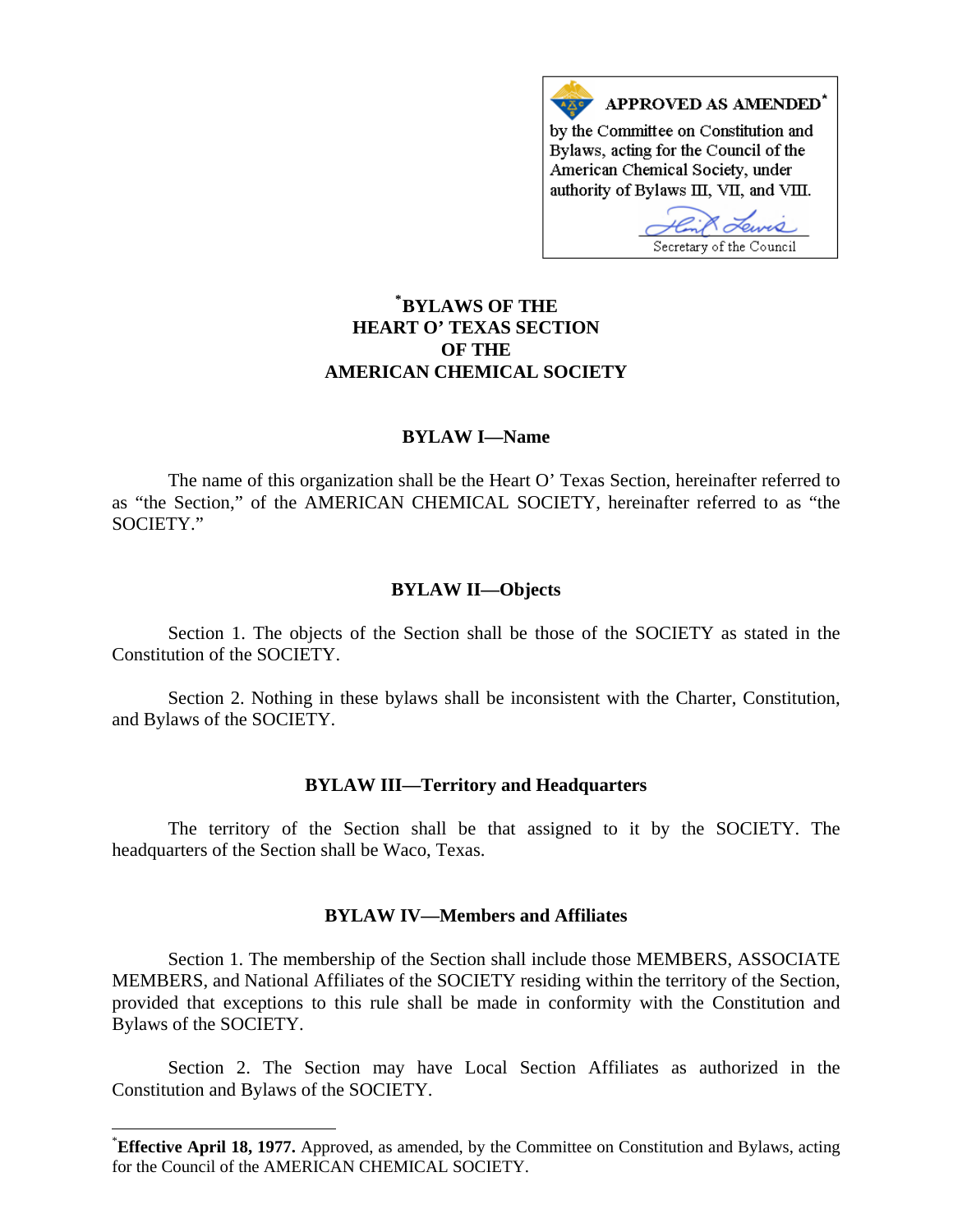Section 3. MEMBERS, ASSOCIATE MEMBERS, National Affiliates, and Local Section Affiliates shall have such rights and privileges as are accorded them by the Constitution and Bylaws of the SOCIETY. ASSOCIATE MEMBERS may not hold elective positions or serve as Temporary Substitute Councilors. National Affiliates and Local Section Affiliates may not vote for or hold an elective position of the Section, vote on articles of incorporation and bylaws of the Section, or serve as voting members of the Executive Committee.

### **BYLAW V—Organization**

Section 1. The officers of the Section shall be a Chair, Chair-Elect, Secretary, and Treasurer. The offices of Secretary and of Treasurer may be held by the same person.

Section 2. The Section shall have Councilors and Alternate Councilors as provided in the Constitution and Bylaws of the SOCIETY.

Section 3. The Executive Committee shall consist of the officers of the Section, the Immediate Past Chair, the Councilors, and the Alternate Councilors.

## **BYLAW VI—Manner of Election and Terms of Office**

Section 1. Elected officers of the Section shall serve for a term of one year, beginning on January 1, or until their successors qualify. Upon completion of his term of office, the Chair-Elect shall succeed to the office of Chair.

Section 2. Councilors and Alternate Councilors shall serve for a term of three years beginning on January 1.

Section 3. In the event of a vacancy in the office of Chair, the Chair-Elect shall assume the added duties of the Chair for the unexpired term. All other vacancies shall be filled by the Executive Committee by interim appointment for the period up to the next annual election, at which time the Section shall choose a MEMBER to fill out the unexpired term, if any. In the event the office of Chair-Elect is filled by such interim appointment, the Section shall elect both a Chair and a Chair-Elect at its annual election.

Section 4. The Executive Committee shall appoint a Nominating Committee consisting of a Chair and two members not later than September of each year. Not more than one member of the Executive Committee may be a member of the Nominating Committee.

Section 5. The Nominating Committee shall nominate one or more persons for each elective position for which a vacancy will occur, and shall make a report at a regular meeting of the Section. With the exception of the Chair and Chair-Elect, the incumbent of any elective position may be renominated. Nominations from the floor or by petition are in order, following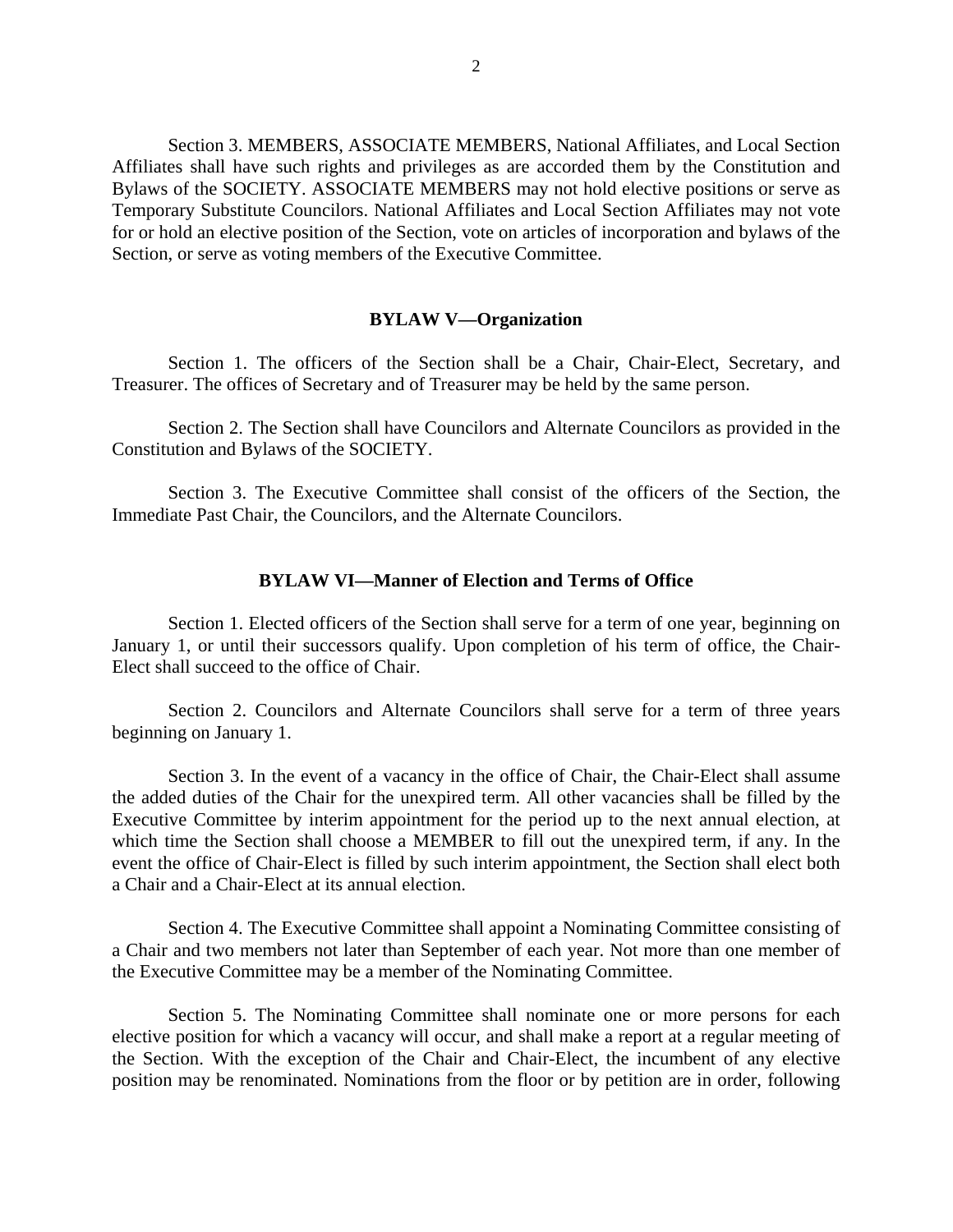the report of the Committee. No nominee's name shall be placed on the ballot unless he has stated his willingness to serve if elected.

Section 6. The election of officers shall be held at a following regular meeting which shall be held at a date such that election results can be certified to the Executive Director of the SOCIETY by December 1. A tie vote shall be resolved by vote of the members of the Executive Committee.

Section 7. Councilors and Alternate Councilors shall be elected by a mail ballot of the members of the Section.

### **BYLAW VII—Duties of Officers and Executive Committee**

Section 1. The duties of the officers shall be those customarily performed by such officers, together with those responsibilities prescribed by the Constitution and Bylaws of the SOCIETY and by these bylaws and such other duties as may be assigned from time to time by the Executive Committee.

Section 2. The Chair of the Section shall serve as Chair of the Executive Committee and shall appoint all committees authorized in these bylaws or by the Executive Committee.

Section 3. The Executive Committee shall be the governing body of the Section, and, as such, shall have full power to conduct, manage, and direct the business and affairs of the Section in accordance with the Constitution and Bylaws of the SOCIETY and these bylaws.

#### **BYLAW VIII—Committees**

The Executive Committee shall establish committees as necessary for the proper operation of the Section.

#### **BYLAW IX—Meetings**

Section 1. The Section shall hold regular meetings at places and times designated by the Executive Committee.

Section 2. The Section may hold special meetings at the call of the Executive Committee or at the written request of fifteen members of the Section. The notices of special meetings shall state the exact nature of the business to be considered and no other business shall be transacted at such meetings.

Section 3. Due notice of all meetings shall be sent to each member and affiliate of the Section. A quorum for transaction of business at a Section meeting shall consist of the larger of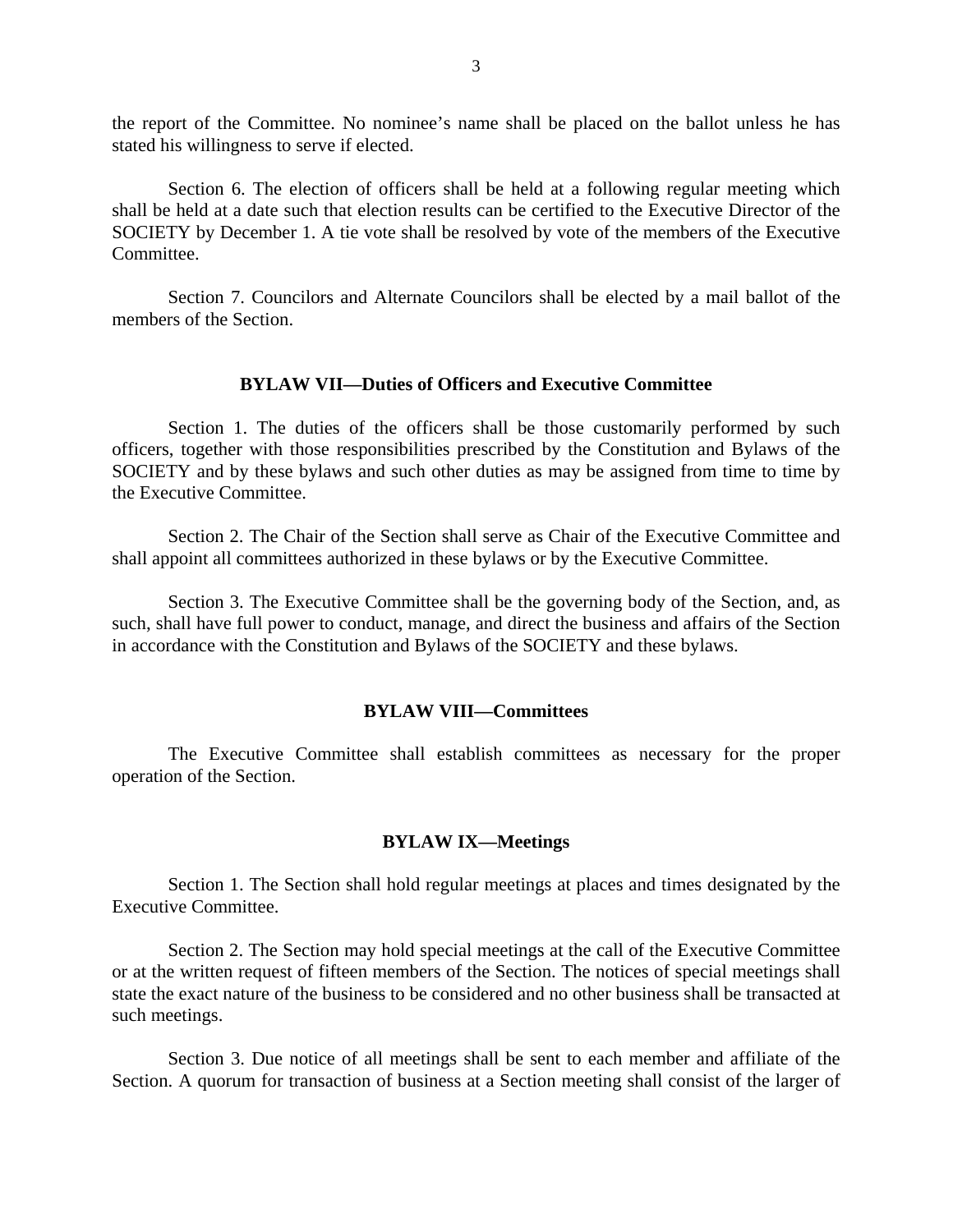fifteen or 10% of the members of the Section. No business shall be transacted in the absence of a quorum.

Section 4. The Executive Committee shall meet upon due notice to its members at the call of the Chair or at the request of a majority of the members of the Committee. In the absence of a quorum, which shall be a majority of the members of the Executive Committee, called meetings of the Executive Committee shall adjourn to a date.

# **BYLAW X—Finances**

Section 1. All members and National Affiliates of the Section may be assessed such annual Local Section dues as may be set by the Executive Committee.

Section 2. The annual dues of Local Section Affiliates shall be set by the Executive Committee in accordance with the Constitution and Bylaws of the SOCIETY. Failure to pay such dues for the current year shall automatically terminate the affiliation. At the discretion of the Executive Committee, Student Affiliates of the SOCIETY may be enrolled as Local Section Affiliates without the payment of Section dues.

#### **BYLAW XI—Amendments**

Section 1. A proposed amendment to these bylaws must first be submitted in writing to the Executive Committee. If it is approved by a majority of the Executive Committee, the Secretary shall furnish all members of the Section with copies of the proposed amendment at the time when notice of the next meeting of the Section is given.

Section 2. At the second meeting of the Section after notice of the proposed amendment is given, the amendment will be adopted if it receives an affirmative vote by two-thirds of the members present.

Section 3. Any proposed amendment not approved by the Executive Committee within 60 days from the time it is submitted thereto, may be brought to a vote of the membership in the aforementioned manner by a petition signed by not less than fifteen members of the Section.

Section 4. Amendments to these bylaws, after adoption by the Section, shall become effective upon approval by the Council of the SOCIETY unless a later date is specified in the amendment.

#### **BYLAW XII—Dissolution of Section**

Upon the dissolution of the Section, any assets of the Section remaining thereafter shall be conveyed to such organization then existent, within or without the territory of the Section, dedicated to the perpetuation of objects similar to those of the AMERICAN CHEMICAL